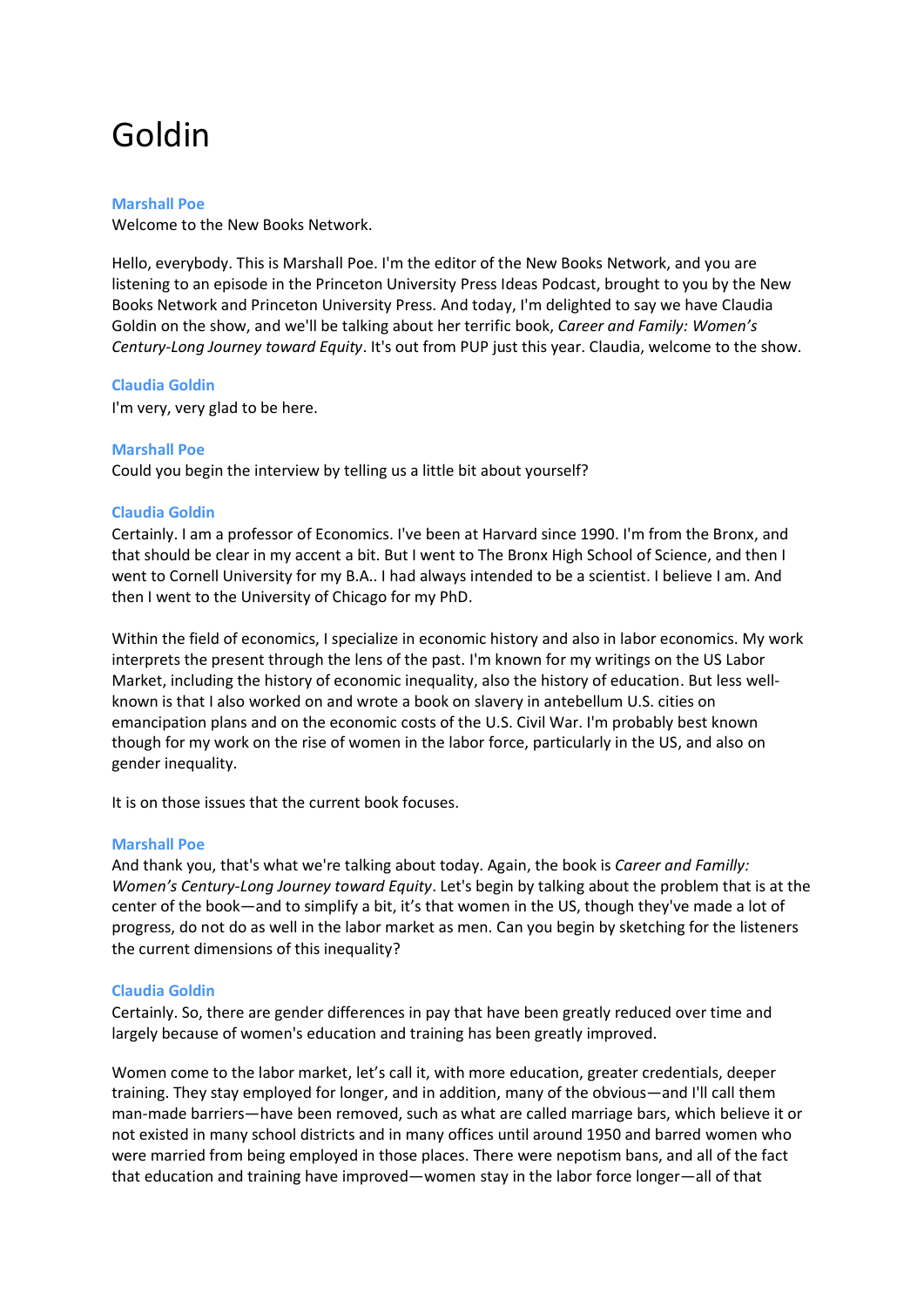means that their earnings are higher, but that has certainly allowed us to see in some sense what the real barrier are, and that's a main part of the book.

# **Marshall Poe**

Yeah, we'll get to that in just a second. Before we do, I want to digress on one point because you hear a lot about the gender pay gap, the quote-unquote gender pay gap. And I like the way you put this—the gender pay gap, as we normally understand it, is women actually receiving lower pay for equal work. And you say in the book that this has significantly diminished, if not actually disappeared. This is a little bit controversial. Can you talk a little bit about that?

# **Claudia Goldin**

Certainly. In some sense, it's not really controversial. And let me point out that much of the literature—and it's a huge literature on this subject—has been written by a large number of people, not me. So, I'm not referring to my own work, but when we generally expressed the gender gap by a single number, the gender earnings gap—and what I mean by 'we' is actually the U.S. Bureau of Labor Statistics—it is generally expressed as the ratio of female to male weekly earnings for those working full-time year-round. And furthermore, the ratio is the earnings of the median woman divided by the earnings of the median man. Now, that is a mouthful. Okay, but that's what it is. It's a single number, when in fact the earnings gap is a ton of different numbers. It's a different number when you're just out of college. It's a different number when you're just out of law school, then it is 10 years or 15 years later.

Now, the number that the BLS produces that we generally use—and there's a good reason why it's expressed in this way—is in some sense a lot less than one might say the actual numbers would be because there's some attempt to control for hours of work. And also, there is an attempt in using the median to sort of trim, what we call the long, right tail of earnings, which is occupied disproportionately by men.

Now, the progress that's been made in this ratio has occurred in various moments. In particular, in the 1980s and the 1990s, there was a very large set of changes. And much of the progress, as I said, has come about because education levels for women advance. And not just education, but the preparation. So, majoring in engineering is different from majoring in comparative literature in terms of one's enjoyment and in terms of what one might earn in the labor market. So, women began to prepare more after like 1960s, 1970s, they began to prepare themselves for the more demanding jobs.

They stayed in the workforce longer, their labor force participation increased. Thus, in many ways, there has been considerable progress. I don't think that anyone who has studied this area would not agree with that. But in addition, there is considerable frustration. And this frustration bubbles up at various moments; it certainly bubbled up enormously in the early 1970s, late 60s, early 1970s, we know that. And it has bubbled up in the mid two thousand teens as well.

And the frustration has been expressed in terms of, let's do something about it. Let's do something about sexual harassment. Let's do something about biased managers. Let's do something about empowering women to bargain more effectively in their jobs. And by the way, I think bargaining more effectively at home would be even better.

So, although these are really noble goals, and they are ones that I certainly fully support and will do everything I can to put forward, they are not going to make as big a difference in closing the remaining gender gap in earnings as many people think. And the reason is largely due to the impact of greedy work and how couples adjust to it in terms of figuring out who takes which job and who is the on-call parent at home.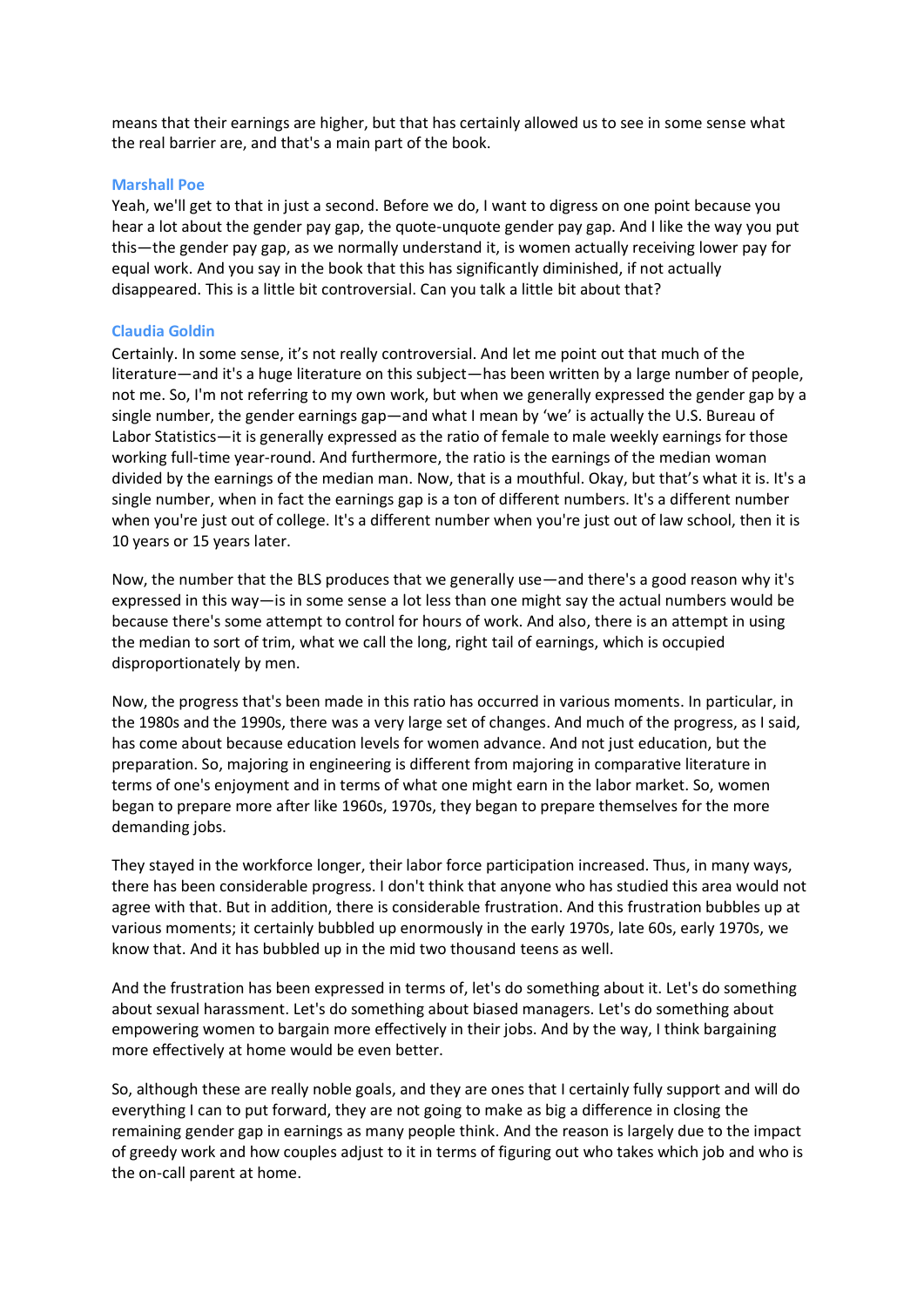That's a great segue to my next question, which is precisely about greedy work, which is a very insightful way to put a modern predicament that I think many of our listeners have faced. I have personally in my own life faced the choice of whether to do greedy work or not. Can you tell us what greedy work is?

# **Claudia Goldin**

Certainly. The first thing is that I picked up the term from a piece that Claire Cain Miller wrote, and Claire Cain Miller writes for *The New York Times*. She is an absolutely brilliant journalist. I figured out that she picked up the term from a sociologist in the more distant past. So, I am absolutely pleased to use the term. I did not create the term.

## **Marshall Poe**

That's very nice of you to say, let me say that.

# **Claudia Goldin**

The employee who is willing to work at many different hours—let's say in the evenings, weekends, vacations. That employee, the employee who we think of as on-call at the office, is the worker who gets the bigger rewards.

And when these rewards are disproportionate to the time that's put in—and that means that if I doubled the hours, I would more than double the amount that this person gets paid—and when that happens, I would call it greedy work. Now, that said it isn't necessarily the number of hours. That's just an easy way of thinking about it. It's often which hours, so it may be that you and someone else both work 45 hours a week or 40 hours a week, but the other person knows that they have to jump at two in the morning to fix someone's air conditioning unit, as someone did for me once.

So, it's often, which hours. Are they the weekend hours, the vacation hours, the dinnertime hours, the evening hours? And also, the relationship can be dynamic and be part of what we think of as an upper out system that exists. It's common to many of the high-end jobs: work more now, and get the big rewards in the future. What are they? Making partner. Getting tenure. Getting that very important first promotion.

So, why is this of importance to this issue? Well, if an individual has children or other family responsibilities—they could be any care responsibilities—and that person has to be on-call at home, even if that person has a job, then that person doesn't have as much flexibility. So, if we think about a couple, they are going to have to make a choice between if they have kids, then those children are going to at some point need to have a parent who's on call at home, even if that parent has a highly demanding job.

So, the on-call at home person will take a position that enables that, that has more flexibility, is somewhat less demanding, and in consequence, pays less even on if we divided it a per hour basis. And women are generally the ones who are on-call at home, and that produces what I call couple inequity. Thus, the flipside to couple inequity in heterosexual couples is gender inequality. Even same-sex couples with children encounter a strong pull toward this type of specialization, and they also often jettison couple equity because of greedy work, but they do not add to gender inequality.

And one might wonder well, why can't dual-career families just share the joys and the duties of parenting equally? And that's a very good question. And the answer is they could, but if they did, they would probably be leaving some amount of money on the table. And it just depends upon that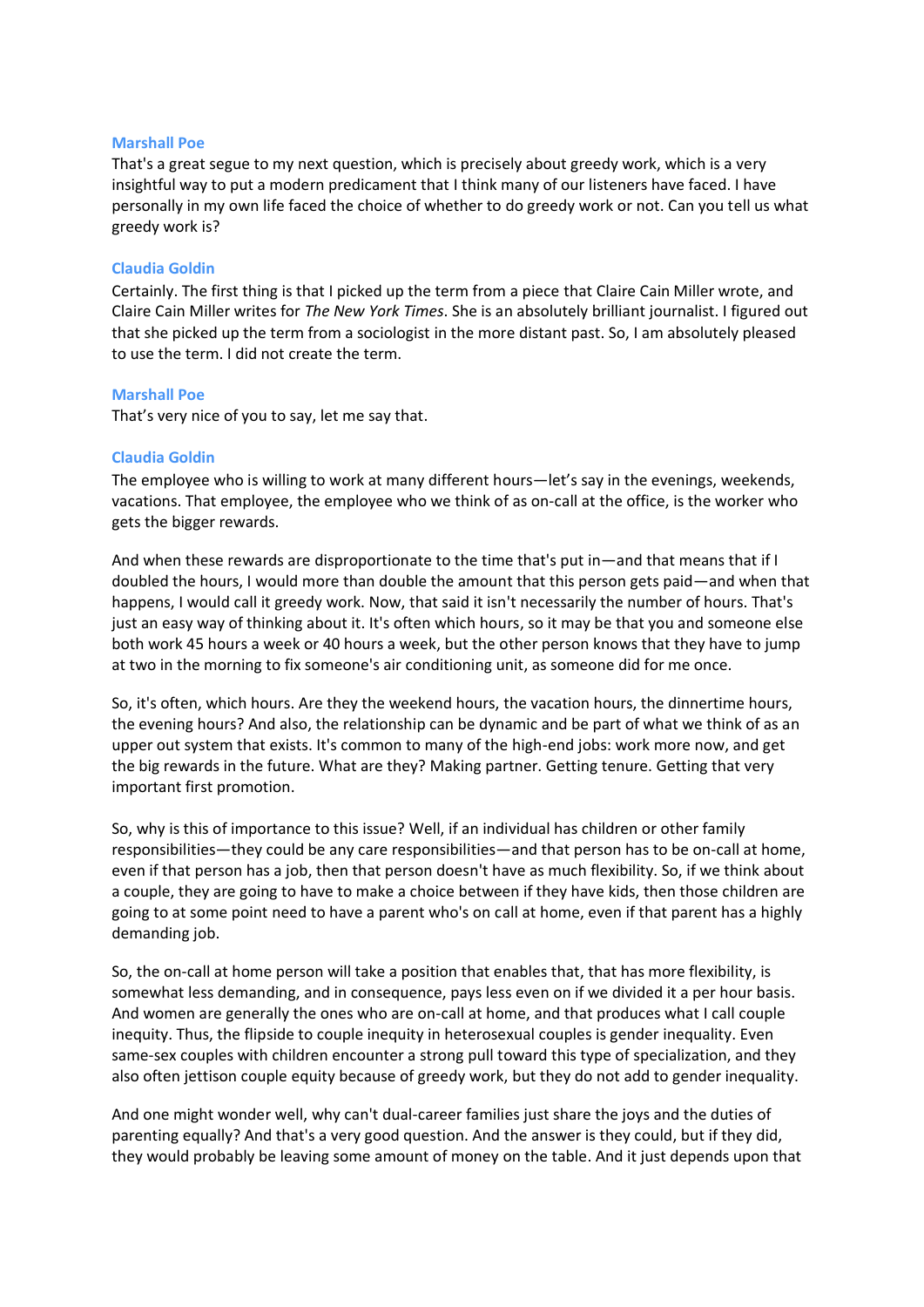amount. So, the 50/50 couple might be happier, but if they have jobs that are greedy, they would be somewhat poor.

## **Marshall Poe**

Yeah, there's one point that you made that I want to emphasize a little bit. It's important to understand, and that is that the returns to the investment of additional time don't scale linearly. That is, that extra couple of hours could make you twice as much money. Not just an incremental, two more hours of work. Is that right?

## **Claudia Goldin**

Well, it may larger, and it may be shifting the firm. So, if we think about law firms, the big-ticket law firms that require that you work many hours, that you travel a lot, that you're there in the evening it used to be to go out for drinks—

#### **Marshall Poe**

They don't do that anymore.

## **Claudia Goldin**

—with the big-ticket client. Those law firms have considerably higher hourly fees, okay. But if you work for the boutique law firm, you could put in more hours. Your hourly fee would not be as high. You've already opted for the job that isn't as demanding.

#### **Marshall Poe**

I see just what you mean. Yeah, I think that's an important point. So, I think it would be helpful to give an example. And in the book, you give the example of Isabel and Lucas. Can you talk a little bit about Isabel and Lucas?

# **Claudia Goldin**

Sure, let's put some faces on the issue. So, consider here it's a heterosexual couple. They're both Engineers. They both graduated from the same institution with the same degrees. Let's say they have a master's in electrical engineering.

They marry, they plan to have children, but they enter the job market and each of them lands a job at the same IT firm. And they both take a job that begins with a salary of let's say 90,000 a year, and it's a job that does require that they be on-call several evenings. Maybe they'll never be called, but maybe they will be called to fix someone's equipment. The total number of hours is the same as it might be in a regular job, but they have to jump when they're asked to jump.

This goes on for a while, they're very happy. And then they have children. They have, let's say one, two children. And they realize that both of them can't be on-call at the office. One of them, you know, every now and then would have to say to the firm, 'I can't be there at 1:00 in the morning. I, in fact, can't be there at 7:00 at night.'

And so, one of them—and it's as I said, it's disproportionately the woman—takes the job in the same firm that doesn't require those on-call hours. She has greater flexibility. She has greater predictability. She can contribute. Both in terms of she can control her hours more, and she also knows that she's not going to be called at various hours. She's not going to disappoint.

And that job, let's say, pays less. Let's say it pays seventy-two thousand a year. That's still pretty good. They're doing well. That's 80% of what he's making. Now, they could both take that job, but then they would be leaving 18,000 on the table every year. So, that's the example.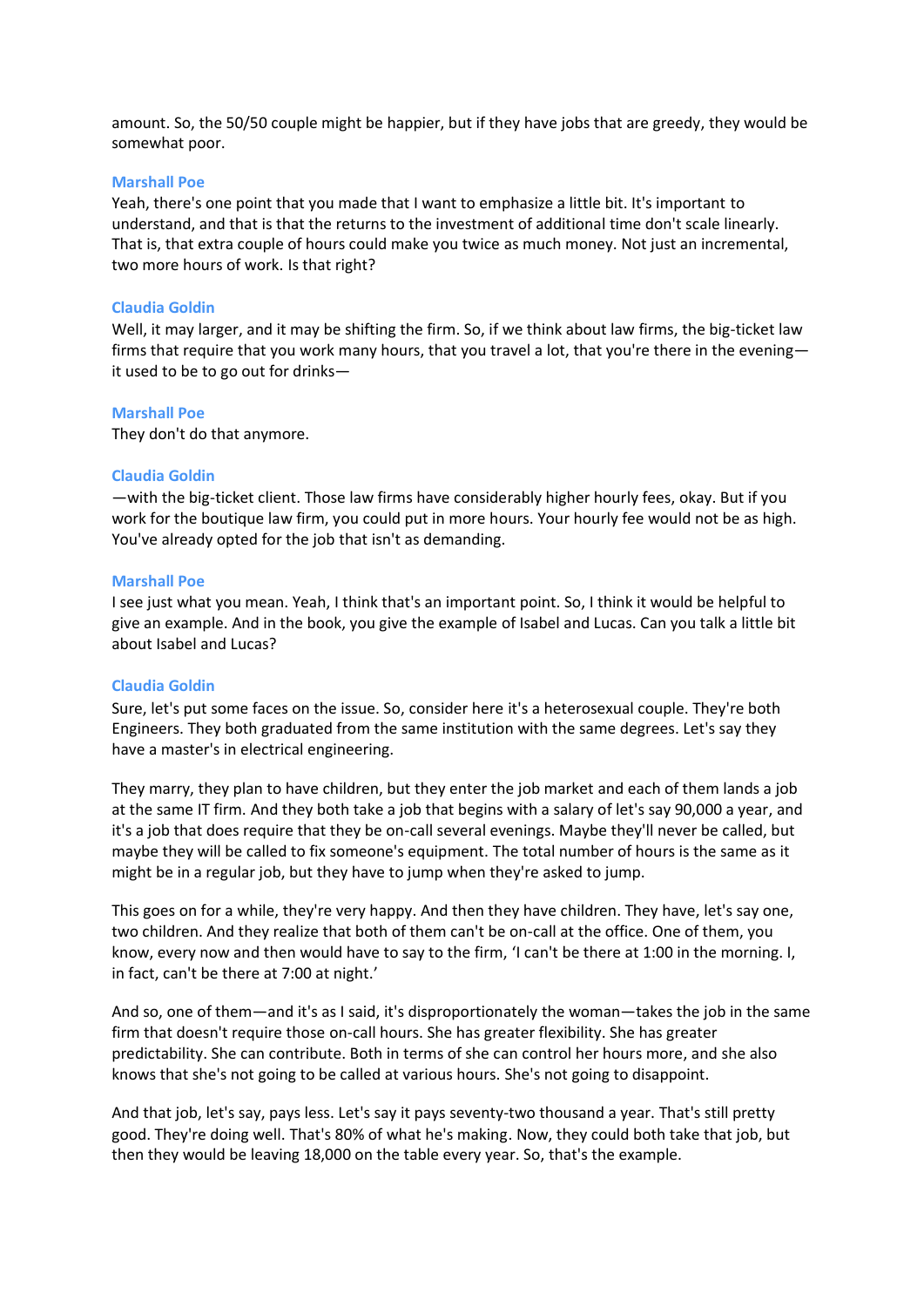So, this is a kind of division of labor—to use an old economic term—within the household?

# **Claudia Goldin**

Right, and so we can think back to the old sitcoms of, let's say, *Father Knows Best* or *Leave it to Beaver*. And there, the specialization was rather extreme. There was one person, was not just on-call at home—one person was at home. And one person wasn't just on call at the office; that person was in the office. This is certainly far less extreme than that.

#### **Marshall Poe**

So, let's turn to the basic narrative of the book, and this will explain to the listeners how we got from wherever we were to greedy work. And if I could just speak for a moment, you talk about five successive cohorts of women, and they are defined very crudely—and I'm sorry for the simplification—by college or not and when, married or not and when, borne children or not and when, and then finally their participation in the workforce or not, and at various points in their lives and with various aims. And the five cohorts, let's begin with the very first one. And this is the years that they went to college, from 1900 to 1919, and you call this family or career. Can you tell us about them?

## **Claudia Goldin**

Sure. So, there are five groups, and you're correct that they are divided up in some reasonable logical manner in terms of various outcomes. So, if the audience could see—and I hope that they get the book and then they will see—the fraction of whoever married, the ages at which they marry, the fraction of who had children, when they had children, their jobs, their labor force participation. You would see that they divided up into sort of five logical groups, and the groups, in terms of their aspirations and in terms of what they achieved, they morph from a group that begins with Group 1, as you said graduated, went to college, in the first two decades in the 20th century.

This was a group that had, in some sense, either family or career. It was absolutely rare for them to have both, and the numbers in terms of their achievement of one or the other are really quite extreme. So, for example, 50% of this group, of the entire group, and this isn't just women who went to Vassar. This is, in fact, the majority of women went to state institutions of higher education and graduated from them. Around 50% of this group never had or never adopted a child, and about 1/3 never married. So, that's pretty extreme. They had family or career, and if I can, let me just fastforward to group 3 and skip over group two in the interest of time and to make certain that readers or listeners are not confused. So, group 1 and group 3 could not be more different. So, group 3, graduated from the late 1940s to the mid-1960s. Almost all of them married. It's an astoundingly large number of like 91%, and the vast majority of them had children. So, they couldn't be more different.

And what's interesting is that even though the fraction of the US population who went to and graduated from college increased by quite a lot over the 20th century, the differences across these groups are not due to that type of selection. In fact, the elite changed along with the hoi polloi. So, these changes were ones that sort of swept the nation like a tidal wave.

And so, this group, group 3, they are the women of Betty Friedan's *The Feminine Mystique*. They are the mothers of the baby boom. They gave birth to the baby boom rather than being the baby boom, and they had, quite clearly, they had family first. They married at ages that my students, when I show them the numbers, are shocked. They married right after college, a year, two years, after. The median age at first marriage for this group was just below 23, which is pretty, that's frightening. And they had family, but then they—you know, Betty Friedan captured their emotions when they were sort of at home in this mode of real specialization, but in many ways, they had their get-out-of-jail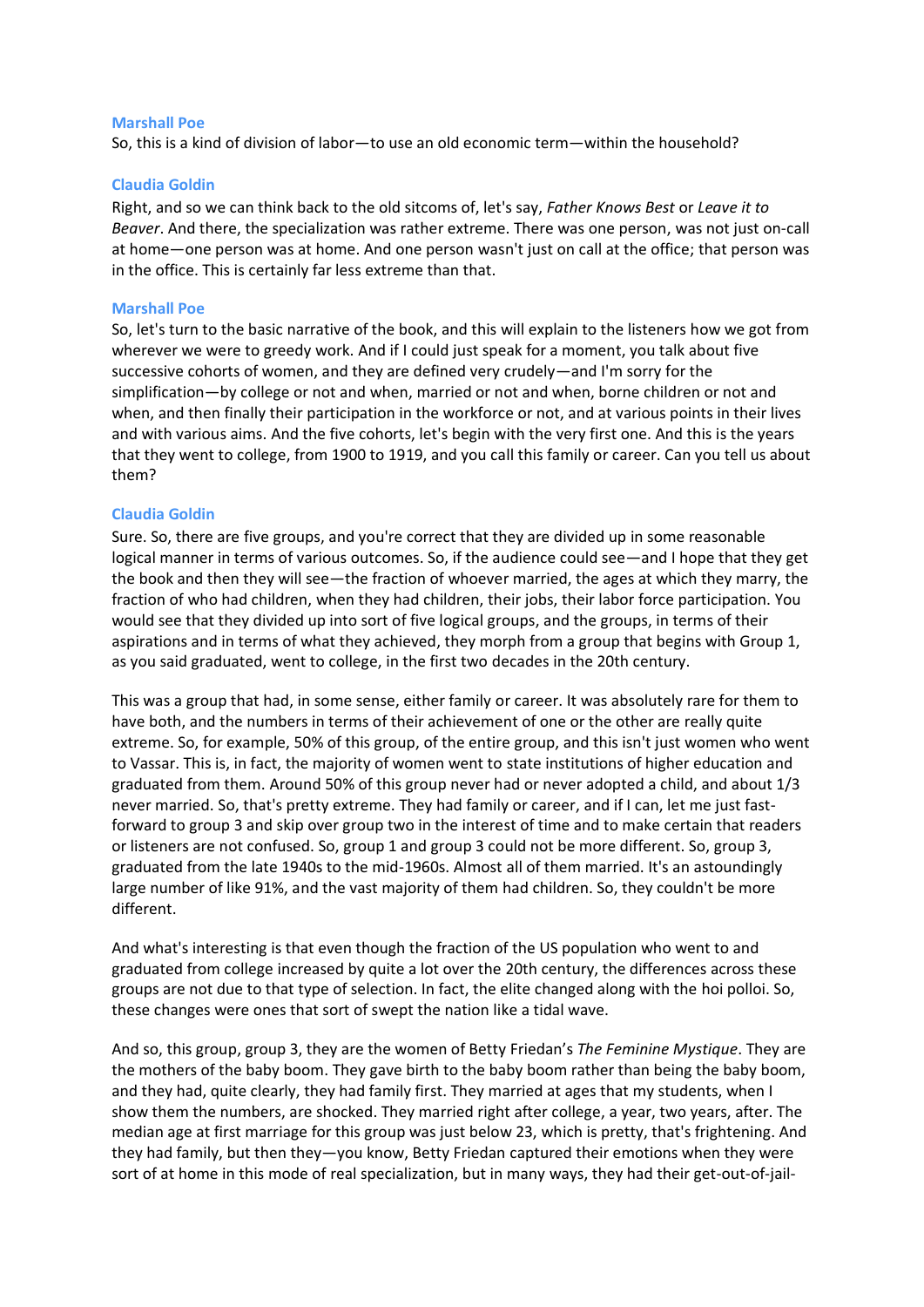free cards sitting around because the vast majority majored in fields that they would, they knew they would re-enter at some point. So, they had family, then job, and a few of them, because life is long, managed also to have a career when the kids were out of the house. And let's then fast forward again to the latest group, which is group 5.

And for group 5—and I'll say a little bit about group 4, which is my group—group 5, for group 5, both children and marriage are considerably delayed. Their fraction of having kids is certainly not as great as it was for the baby boom mothers, for sure. But everything is simply delayed, and it's this delay that began with group 4, who had career and then family, that is so important. Group 5 looked at group 4 and said, you wanted family, but you failed at it. 27% of you have not had kids by the time you were 45. We're going to do better. And indeed, they have done better. Their career and family success is certainly greater, so that there have been enormous changes across these groups from one to the next. I think of them as well as overlapping generations, mothers and daughters, nieces and aunts, granddaughters and grandmothers.

There have been enormous changes, and I think of them in some sense as running a race and passing the baton from one to the next—a baton that contained advice, statements, about the problems you're going to face along the way. How to change the world. The changes from one to the next are largely due to a host of major fundamental technological changes, and one that I feel very strongly about and have written about is the pill, but I'll end there.

# **Marshall Poe**

I should tell listeners that, you should definitely pick this book up because you will find, not only yourself in it, but you will find your parents in it and your grandparents in it. If I could just talk a little bit about the third group family then job. That's my mom. My mom went to college—this is in Kansas—and she dropped out of college to get married.

Then after kind of a messy divorce, she realized she had to earn money. So, she went back to college when I was young and became a certified teacher. And she worked as a certified teacher for 30 years. Now, here's an interesting thing about my mom: she told me till the day she died that she never wanted to work. She had no intention of ever working. She wanted to be June Cleaver. And I mean, she had a very rewarding career, she was a great teacher, her students loved her. But she was not pursuing any career and did not want one.

So then if we can skip forward to career then family—this is 66 to 79 or a little bit later, I would say—this is my sister. My sister graduated from college, became a journalist, worked in a corporation, and then met a guy who is an engineer. He works at Redstone Arsenal in Huntsville, Alabama, very successful guy. He also happened to play for the Red Sox—quite a guy. And she realized that she just really had to quit in order to raise kids. Um, and then the third group, career and family, that's me. Because I've tried to balance these things, and let me tell you, it's been very, very difficult. And I think as people pick the book up, they will find themselves in it in many places and their mothers and fathers.

So, I wonder if we could talk a little bit about the future of 3D work and where we are today. One of the things you say in the book is that in order to get us out of the—I think I can call it a problem—the problem of greedy work and its inequity, we need to change the structure of work. What would that look like?

# **Claudia Goldin**

Sure. Well, the first thing is that we have a sense of what the problem is. Then that there are many problems that are difficult—climate change? Difficult. Cancer? Difficult. COVID? Well, we figured out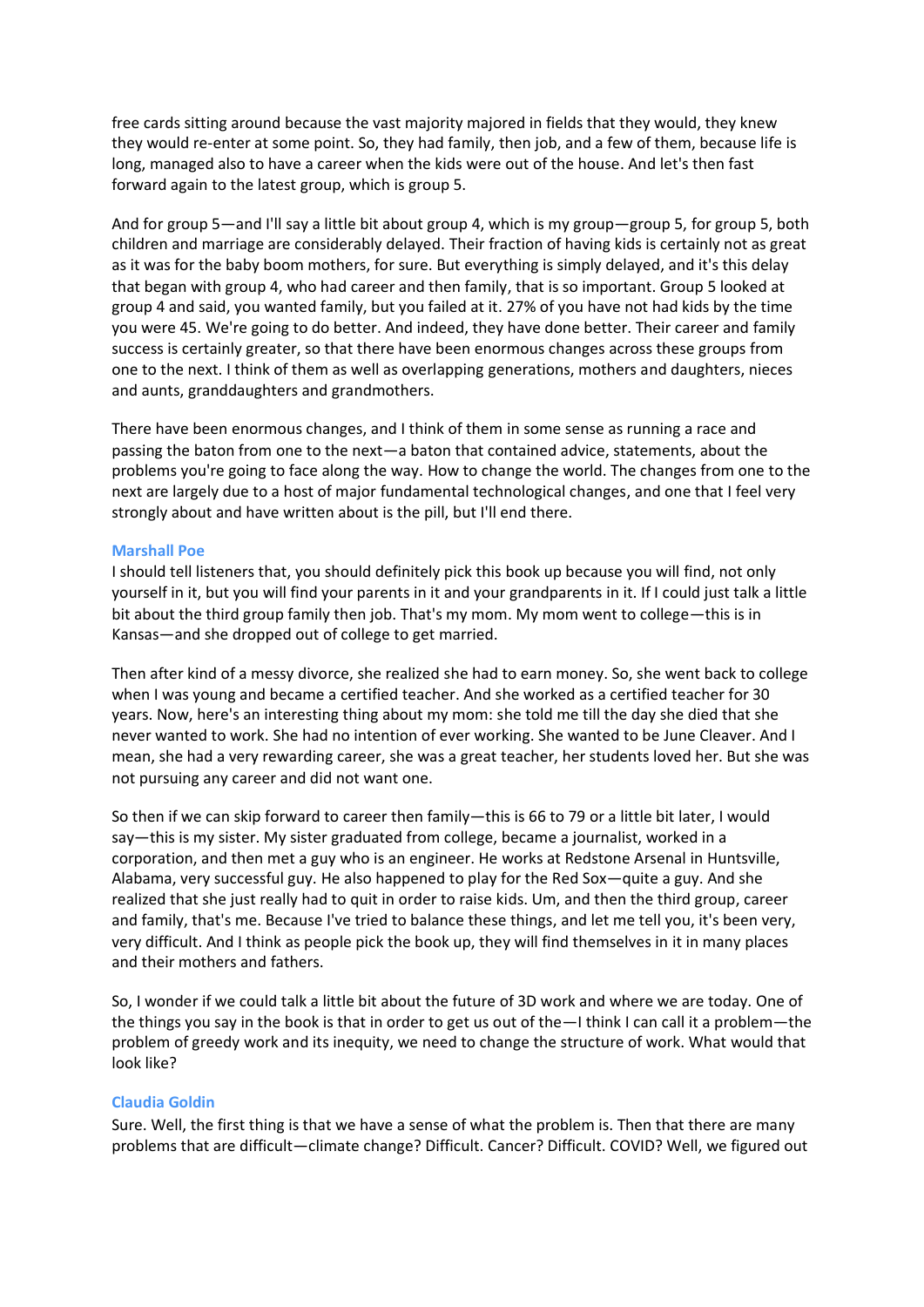what the problem was, and we've done a pretty good job. Obviously the virus is smarter than we are.

# **Marshall Poe**

Yeah, I agree with that.

# **Claudia Goldin**

But certainly, knowing what the problem is, is part of the solution. So, but a solution is really needed. Let me just give a quotation from the book that I think will get people to see why a solution is so important.

## **Marshall Poe**

By all means.

## **Claudia Goldin**

So, I said: "Men are able to have a family and step up because women step back from their careers to provide more time for the family, but both are deprived. Men forgo time with the family, and women forgo career."

So, what to do, what to do? So, there are sort of two parts of this, at least. So, first of all, every couple on their own has to make a decision to have more equity. So, as everyone who is in a relationship knows, the happiness of the relationship is equal to the minimum level of happiness from one member of the couple. So, there's no way out, okay.

I had a student in my class a long time ago who was a time when I was first thinking about some of these issues, certainly not as deep as I got in the book, and I would go around the room and I would say to my students, what sort of future do you want? I think if I did that now, they would all say a job on Wall Street, but at that point—which was like 25 years ago—this woman said that the most important thing is to find a spouse who wants what you want.

# **Marshall Poe**

Huh.

# **Claudia Goldin**

And that is absolutely not something that you can write on OkCupid or Tinder, or [inaudible] you want, and I don't think you can get very far.

# **Marshall Poe**

No, you're not going to do well with that, no.

# **Claudia Goldin**

No. So, that's the first part, but the second one is to make it easier for a couples to do that because obviously, when greedy work is paying so much more, then couples are in some sense enticed to have this division of labor, to have this type of specialization, and therefore to wind up, as I said, where women step back from their careers to provide more time for family. So, men are able to have both.

So, what exactly—how can we sort of change the market? That's certainly harder, and it involves sort of reducing the price of flexibility. That's sort of a very difficult concept because most people would say, oh, we should just have more flexible jobs. My answer is, I can take any job and make it flexible. And I can also make it pay very little, okay. I have a lower bound, which is the minimum wage.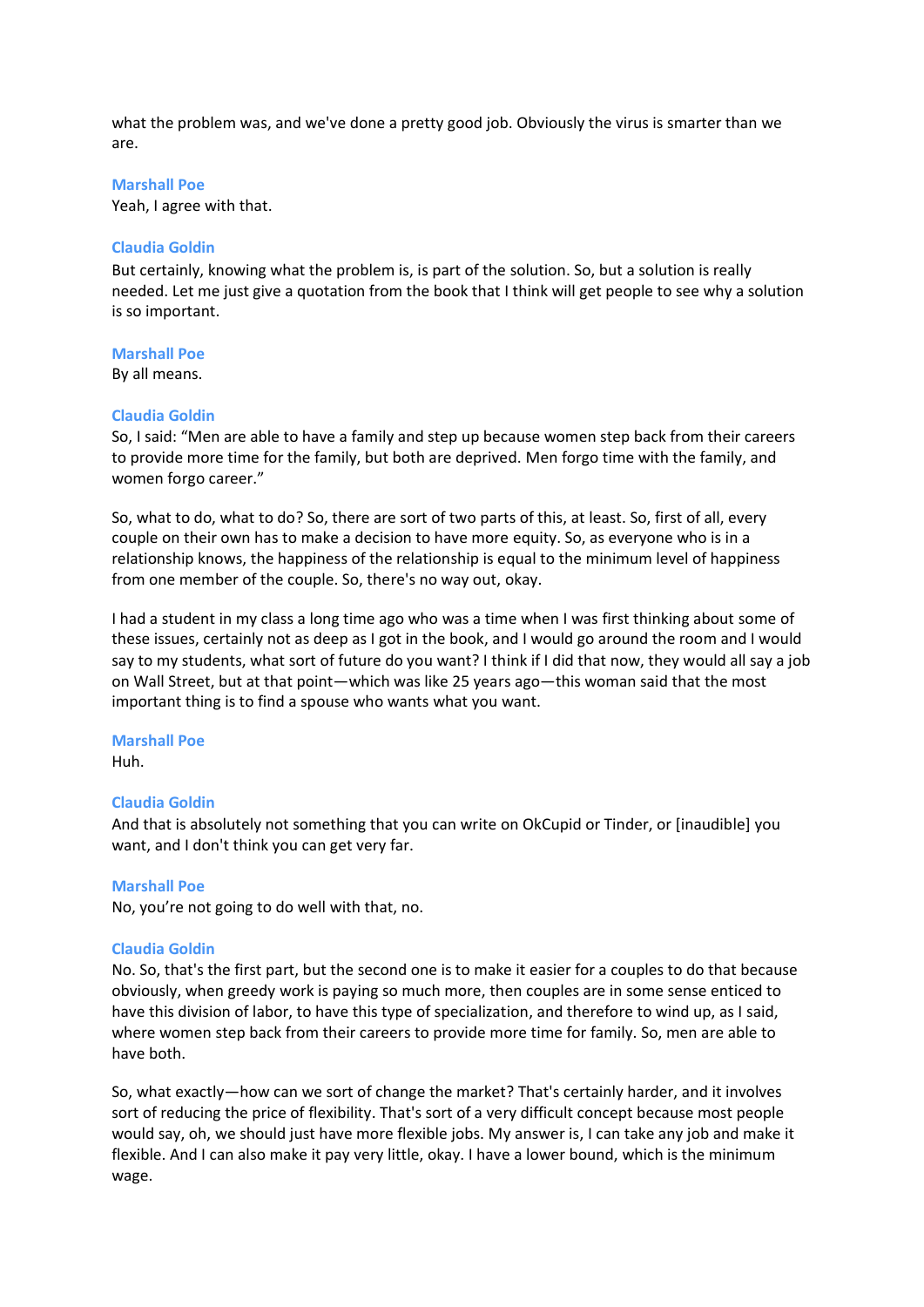Yeah.

# **Claudia Goldin**

So other than that, so it's actually reducing the price of flexibility. And just so that listeners think that there is going to be something good at the end of what I'm going to say, let me say that there really has been a silver lining to this dark cloud that descended on us in March of 2020. And that is that in many ways, the price of flexibility has gone down. The one thing that we want to guard against is to make certain that, if work is hybrid and some people are home two days a week, that work from home does not become a female ghetto. But certainly, the fact that in many jobs—that handshake that you used to have to do in person in Korea, or the contract that you used to have to sign in person in Japan and go every two weeks—that we know is being done less by flying over the Pacific or flying over the Atlantic, if you were doing that in Oslo, and more through a range of different means. And so, that is certainly one aspect of reducing the price of flexibility, that there are jobs that parents particularly women couldn't take because they knew that they couldn't fly every other weekend. And now, they will be able to take those jobs. So, there is this silver lining to this very, very dark cloud, but let me just talk a little bit more about what I mean by changing the price of flexibility because I understand that this is hard to wrap your head around, and there are many jobs that people have where they think, there's no way this is going to happen in my job. So, let me give you a couple of examples.

So, if you need to be at a meeting at 11 a.m. on Thursday, but you also need to be the parent at the parent-teacher conference, really all you need is just one really great substitute, and jobs that have efficient teams of substitutes enable flexibility and reduce the greediness of work. But how did these come about? Some of these changes have actually happened sort of organically and not for any of the reasons that I've been discussing, and the example of pharmacists and pharmacy comes to mind. There was a time when the pharmacist owned his own business—

# **Marshall Poe**

I worked in one of those briefly.

# **Claudia Goldin**

—he was the residual claimant, and that took a lot of effort and a lot of work. And it meant that, you know, if the roof was leaking at one in the morning—

# **Marshall Poe**

Yeah, you were there.

# **Claudia Goldin**

—or get someone to fix it, and such pharmacists often hired other pharmacists as assistants. Very often that pharmacist was a woman, so in fact, the relative earnings of women to men who were pharmacist 1970 was really, really lower, as today it's almost, you know, equal. The rise of the corporate model associated with CVS and Walgreens and Rite Aid changed all of that and pharmacists became much better substitutes for each other through also the standardization of drugs, the elaborate information technologies that they use. They no longer receive the financial rewards or have the time demands of ownership, and the gender earnings gap for hourly earnings in pharmacy is among the lowest in the high-paying professions, and they are in the group of very high paying professions.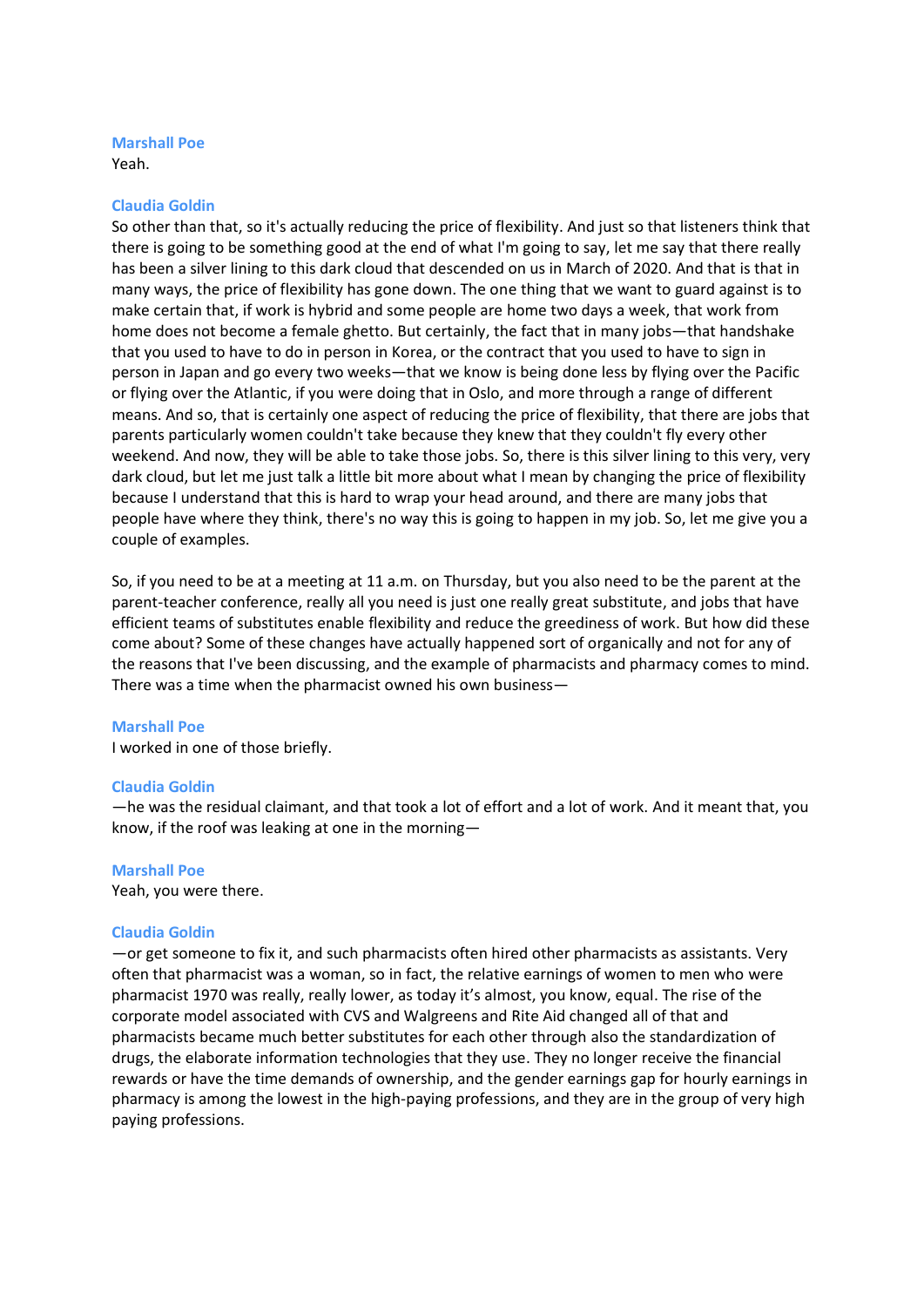And I hope that everyone understands just how important pharmacists are for you. They are not pill counters. They are the people who are your first line of defense against many different diseases and disorders. We saw how they were in the front lines of the fight against COVID.

## **Marshall Poe**

Yeah, they gave us all covid shots. They gave me a COVID shot, two of them.

# **Claudia Goldin**

Yeah. And in fact, the fact that the gender earnings gap in pharmacy is fairly low is even though a substantial fraction of female pharmacists work part-time at least at some point in their career, and the fraction female among pharmacists is somewhere between 55 and 60 something percent. A very different set of reasons for change is found in fields like pediatrics.

Many pediatricians, independent of their gender, wanted to be with their own children. After all, if they want to be with your children, certainly they want to be with their own children. At least, when their children are not teenagers.

#### **Marshall Poe**

Yeah.

#### **Claudia Goldin**

So, many of them wanted more flexibility, and they formed group practices that enabled them to better choose their schedules. And their clients could get to know various pediatricians in the group so that their children would be less upset if the doctor they saw last time was not the doc on-call this time. And similar changes occurred in veterinary medicine, by the way. In 1970, if Muffy got sick or injured—and Muffy's either a cat or a dog—

**Marshall Poe**

Yeah.

# **Claudia Goldin**

—you called up your veterinarian. Maybe you even woke up your veterinarian because there were no regional hospitals, or very few. Now, regional veterinary hospitals that are corporate owned and I'm not saying that the people who work there love those corporations, by the way.

**Marshall Poe** Sure.

#### **Claudia Goldin**

Many of them do, and the corporations are in some sense good for clients, and there may also be good for the professionals as well. So, with the advent of these regional veterinary hospitals, it means that the clinic, that veterinarian—who I possibly called in 1975 for my dog, whose name was not Muffy—

### **Marshall Poe**

Yeah.

# **Claudia Goldin**

—that veterinarian no longer has to be on-call. In fact, when I call my veterinarian now, I get after hours. I am told which regional hospital to go to. It's the same thing with your primary care physician. When you get sick, you don't call your primary care physician.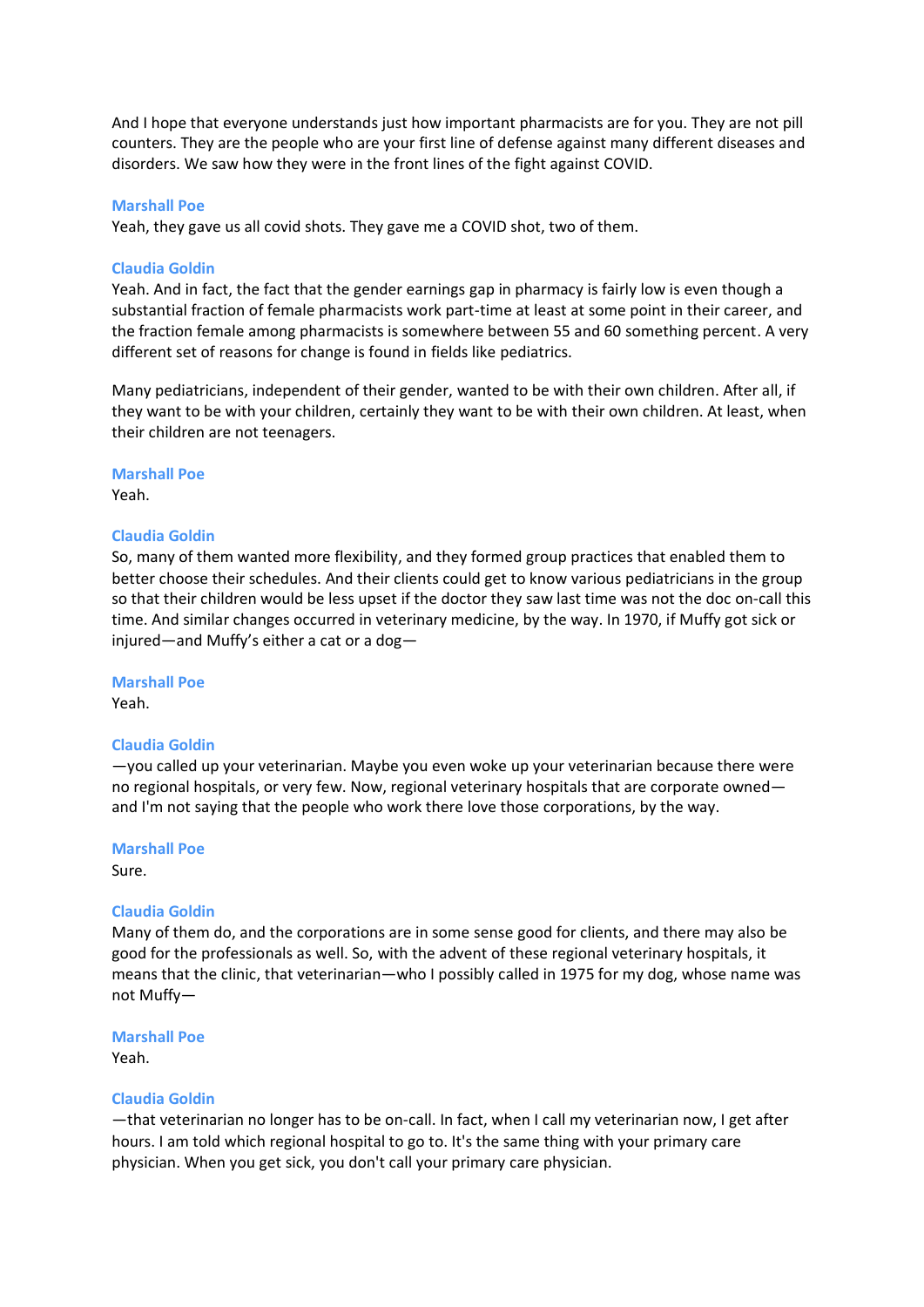Yeah, you don't do that.

# **Claudia Goldin**

You call the group, or the hospital. So, there are many different ways. One could go through case after case. But let me also say that another aspect of what has happened since March of 2020 that I never could have predicted was that we have come together as a nation in talking about caregiving, both for children and for older individuals, or anyone who is disabled or sick. Universal preschool as a national commitment has advanced. It's part of the national discussion. It was not part of the national discussion before March of 2020.

In addition, notions about issues about after school care. For example, the school day still ends before 3 p.m. Almost no work day ends at that time.

**Marshall Poe** Mine doesn't.

## **Claudia Goldin**

Yeah, so there's also a greater discussion about after school programs. These policies could reduce the hours that one parent must be on-call. They are not certainly the full solution.

#### **Marshall Poe**

I would say nothing is the full solution. I want to circle back to something you said earlier about the silver lining to COVID, and it seems to me that we have been, I'll use the word, beneficiaries of an enormous natural experiment. And suddenly, we couldn't go to work anymore. And what would we do? And I think this has really changed the way people think about going into the office, just speaking anecdotally.

Actually, a funny anecdote. I was on a Zoom call with about five people at a big corporation—this is a couple of weeks ago—and one of them was in office. And we all stopped and said, hey, he's in an office. Because I hadn't seen anyone in an office for a year, and it's like, wow, he's in an office, how do you like that? He's like, yeah, you know, it's nice to see people, watercooler, blah, blah, blah. But it will be interesting to see whether things spring back—I don't think they will—to go into the office and be there at 9:00 and leave at 5:00, or whether corporate America and these individual proprietors start to work more flexibly. Are there economists working on this problem now?

**Claudia Goldin** Absolutely.

**Marshall Poe** Yeah, I bet.

# **Claudia Goldin**

So, but we can't work on it because no one's made decisions. Things are still quite up in the air. Although, let me back up and say that we are very lucky people. So, we know from current population survey data that began to be collected in May of 2020, the fraction of individuals who could work at home and actually the fraction of individuals who did work at home, and there's an enormous divide by education. So, college graduates, you know, 70% were immediately working at home, full-time at home. And for those who were not B.A.'s, okay, did not have a four-year degree—

**Marshall Poe**

Yeah.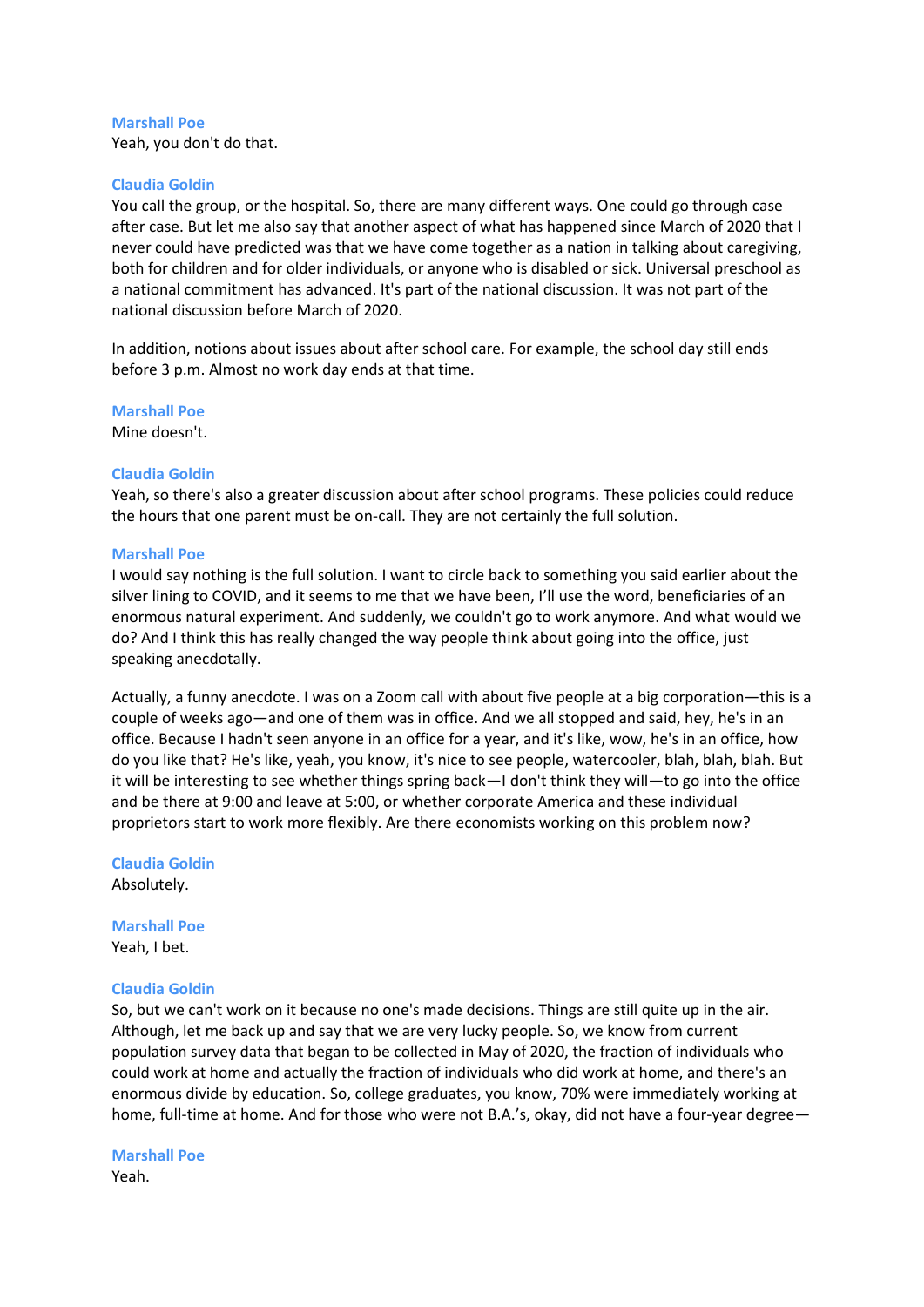#### **Claudia Goldin**

—it was, you know, less than half that. And those are the individuals who are in the front lines, those are the individuals who are more exposed. So, the, you know, so I think that we have to realize that this isn't exactly a choice that everyone has. I am in my office right now.

**Marshall Poe**

Yeah.

# **Claudia Goldin**

At Harvard. I just went out to the quote water cooler. I had to put a mask on, I saw another faculty member, someone who I'm very close with, who prior to COVID, we would have hugged, we would have gone through the touch and the sensation of we're there together. And we can't do that now. So, the water cooler is a little cooler than it used to be.

**Marshall Poe**

Yeah, well said.

## **Claudia Goldin**

But one of the things that I am going to be working on as soon as I finish a lot of different podcasts and interviews is the issue of what happens next. And I bumped into a friend of mine, who's in Cambridge city government, and she said, everyone is back five days a week, but that's not going to last. And the reason it's not going to last is precisely what Marshall just said, which is that lots of firms are saying, well, we can go to a two, three or three, two—

#### **Marshall Poe**

Yeah, that's what I'm seeing too.

#### **Claudia Goldin**

—and firms have discovered that this can be very, very good in lots of ways. They can reduce their footprint to the extent that they can get out of commercial contracts.

**Marshall Poe** Right.

#### **Claudia Goldin**

They can enable workers who were commuting to actually, you know, they were commuting two hours a day. That's two additional hours of their day they could be doing good work. They were spending a lot of money on parking in big cities. They were spending a lot of money on their housing. They could live in a lovely Northampton rather than living in Boston.

#### **Marshall Poe**

Right.

#### **Claudia Goldin**

So, we are in a period of flux, and we're going to see how things shake out when we're back to normal.

#### **Marshall Poe**

Yeah, I think you made a very important point about us. Let's just say you and me, the set of 2. We are very lucky people. A clever friend of mine calls this, the Zoom class, but not everybody is in the Zoom class. And I know a lot of people who are not, I know a lot of people in the construction trades.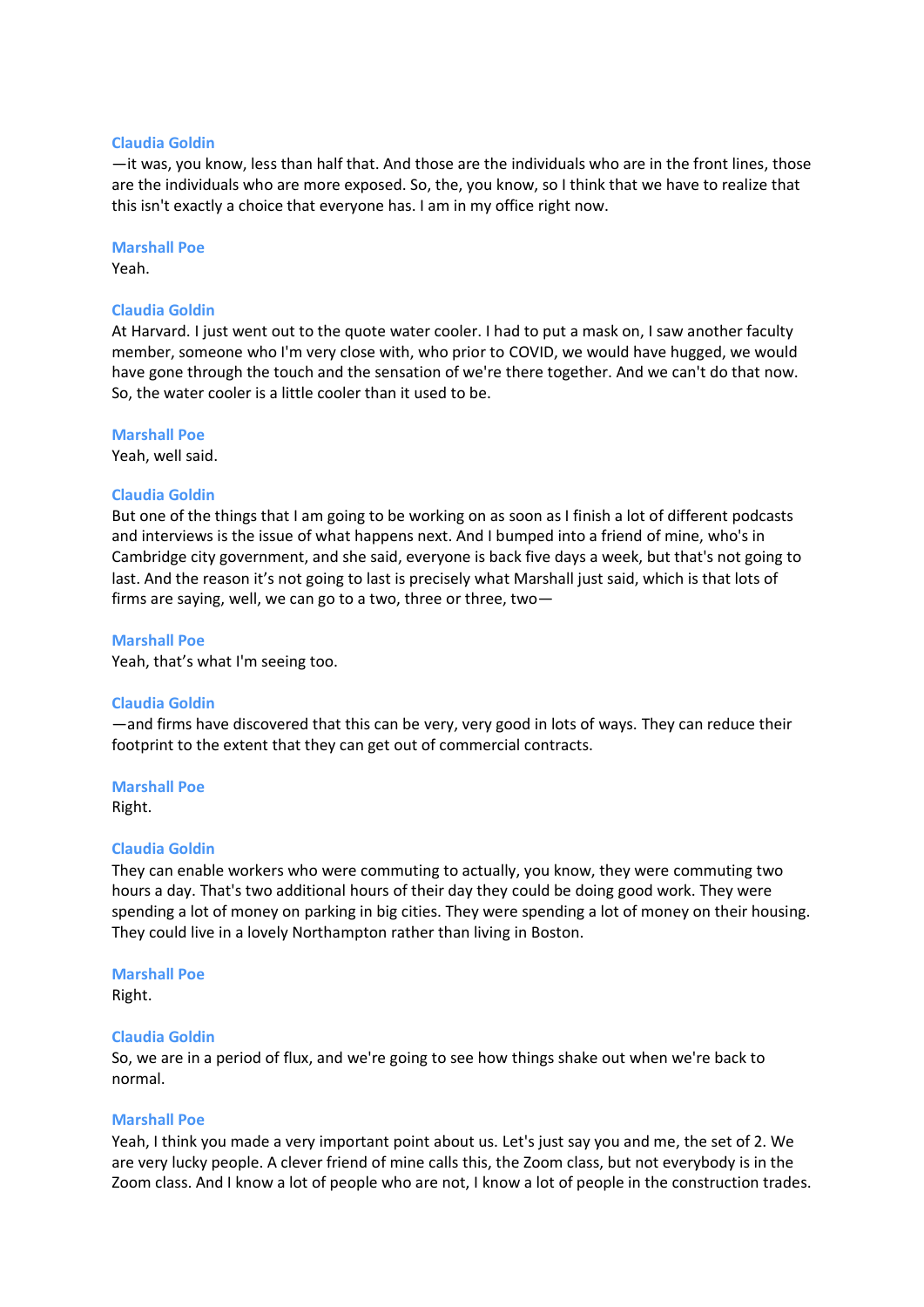I work renovating houses sometimes, and they are not, and they have to show up. There's no substitute. There's no dialing it in when you're renovating a house. Similarly, if you work at a restaurant or in the service Industries—especially the sort of face-to-face service industries—these people have it hard.

# **Claudia Goldin**

But what was amazing, and still amazes me, is just how many jobs that we never thought could be done remotely can be done remotely, and many of them have led to gains from clients as well. Telemedicine may not be perfect, but for many people in rural areas, it's a lot better than no medicine.

#### **Marshall Poe**

Yeah, yeah, I agree with you completely. Again, this is a natural experiment, and the results of it are still coming in, but they look pretty good. Just to give you another example, I have a friend who works as a executive recruiter, and in executive recruiting, it was common to fly to Houston for a 20 minute meeting.

He doesn't do that anymore, and neither does anybody on his team. So now, they simply have a Zoom call or something, and the savings involved with that, the increase in productivity, is tremendous. Now that everybody understands that this kind of thing can be done remotely, and you know, say what you will about Zoom and so on and so forth, it does have incredible economies, which we are—at least if you're in the Zoom class—tremendous beneficiaries of. Let me ask you thank you very much for being on the show, it's been a fascinating discussion—let me ask you, what is the traditional final question—and you kind of already answered it—on the New Books Network, and that is, what are you working on now?

#### **Claudia Goldin**

So, I'm working on several different things. One has to do with universal preschool in the past. So, I'm studying the preschools, also known as nurseries, set up during World War II to enable at-home moms to work in the nation's factories. And the program was known as the Lanham Act nurseries. Although, the Lanham Act itself was an infrastructure spending bill, which is just a wonderful twist since people were complaining than we had an infrastructure bill that had universal preschools as part of it. And in fact, the Lanham Act is a very good example of that.

And so my team is tracking as many of these nurseries as we can through newspapers. Believe it or not, the government never took down where these nurseries were. They gave money to municipalities; municipalities gave it away as fast as they could. We were at war. I mean—

#### **Marshall Poe**

Yeah, yeah, there were things to do.

#### **Claudia Goldin**

Yeah, and so what we're going to be doing is then through the magic of modern social science, we are going to be getting the group of children in 1940 who could have gone to these schools—

# **Marshall Poe**

Fascinating.

#### **Claudia Goldin**

—and we're going to track them over time versus a group of children who could not have gone to these schools.